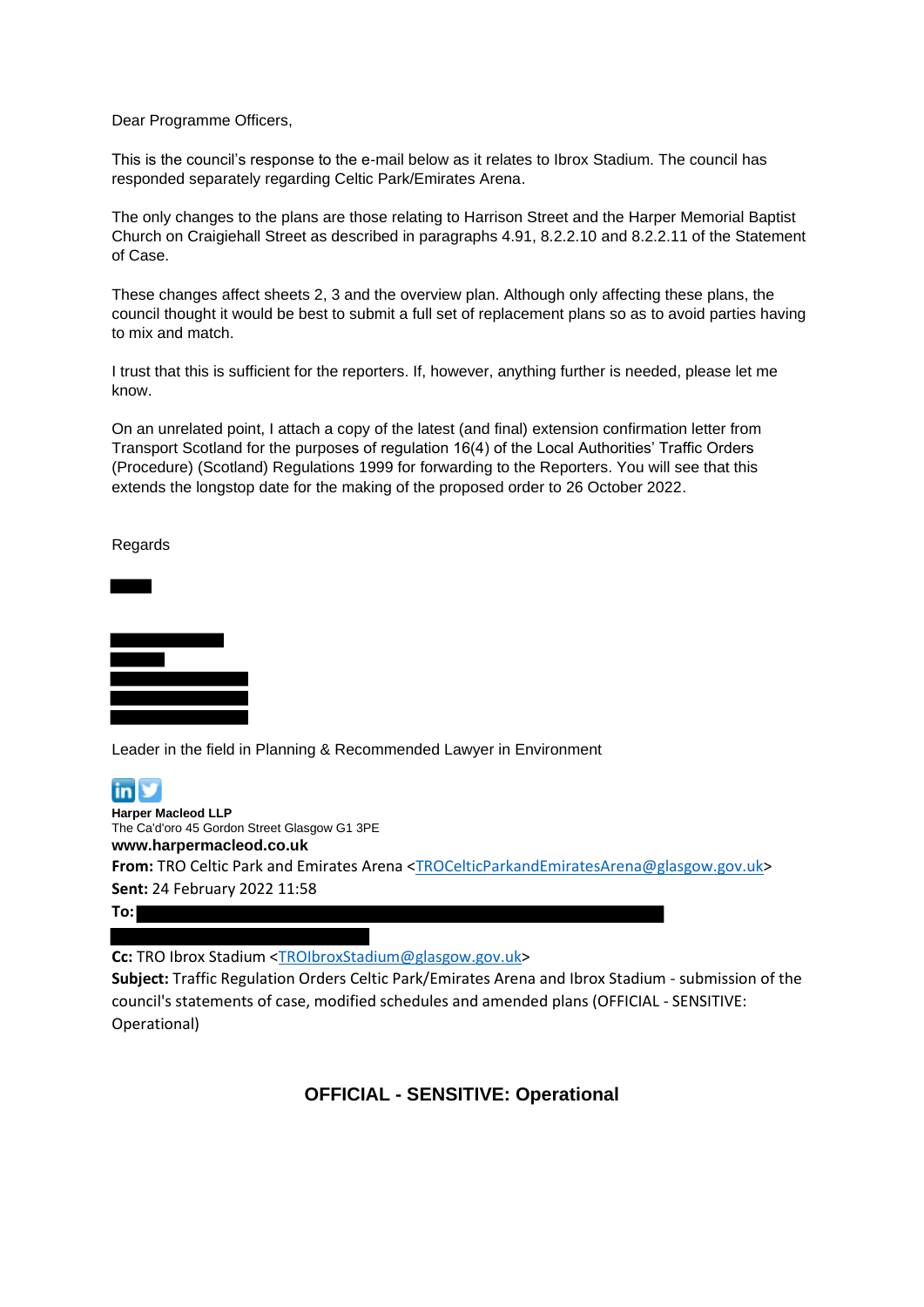Dear **Dear** 

### **Traffic Regulation Orders Celtic Park/Emirates Arena and Ibrox Stadium – submission of the council's statements of case, modified schedules and amended plans**

Firstly, the reporters have asked us to emphasise that this request is only intended to seek clarification from the council with respect to the modified schedules and amended plans, so that sufficient and accurate information is available to all parties to enable the preparation and submission of their statements of case.

The reporters have reviewed the relevant paragraphs of the statements, and briefly reviewed the modifications to the schedules. They recognise that the purpose of the amended plans is to show the location of the restrictions identified in the modified schedules. However, they have referred to paragraph 4.7.6 of the council's statement for the Celtic Park/Emirates Order, which explains the need for the plans to be updated to avoid duplication with the Clyde Gateway TRO. There is otherwise no reference to any changes to the plans with respect to either order, and the reporters were therefore not expecting the submission of a complete set of amended plans for both orders.

The reporters have found that it is difficult to identify which of the modifications to the schedules are the subject of amendments to the plans, without a full comparison of the original published plans with the amended plans. They have therefore asked the council to confirm whether there are any amendments to the plans resulting from the modifications to the schedules not related to the Clyde Gateway TRO.

If there are no such amendments, clarification is requested as to why full sets of amended plans have been submitted. In the event that there is a small number of such amendments, an additional schedule listing the changes shown on each of the amended plans could be prepared. In the event that there is a significant number of such amendments, an additional set of amended plans could be prepared showing only the changes from the original published plans. Either of these could be crossreferenced to and mirror the schedules in GCC 17 (Ibrox) and GCC 20 (Celtic Park). This process may enable parties to more readily identify and understand the proposed modifications to the schedules and plans.

The reporters also seek clarification with respect to the notation on the plans. They have assumed that the double lines refer to no waiting at any time, that the dots refer to no loading or unloading at any time, and that the colour orange is used when both are applied and purple when only no waiting applies. Could you please also confirm the basis for the coloured text within the schedules.

More specifically, the reporters have looked at plan 3 of the Celtic Park/Emirates Order, in the vicinity of Tollcross Road/Helenvale Street/London Road. In comparing the amended plan with the original plan as published, they have noted that there is an uncoloured notation on the published plan, which appears to be part of the base map, and which has been changed to orange on the amended plan.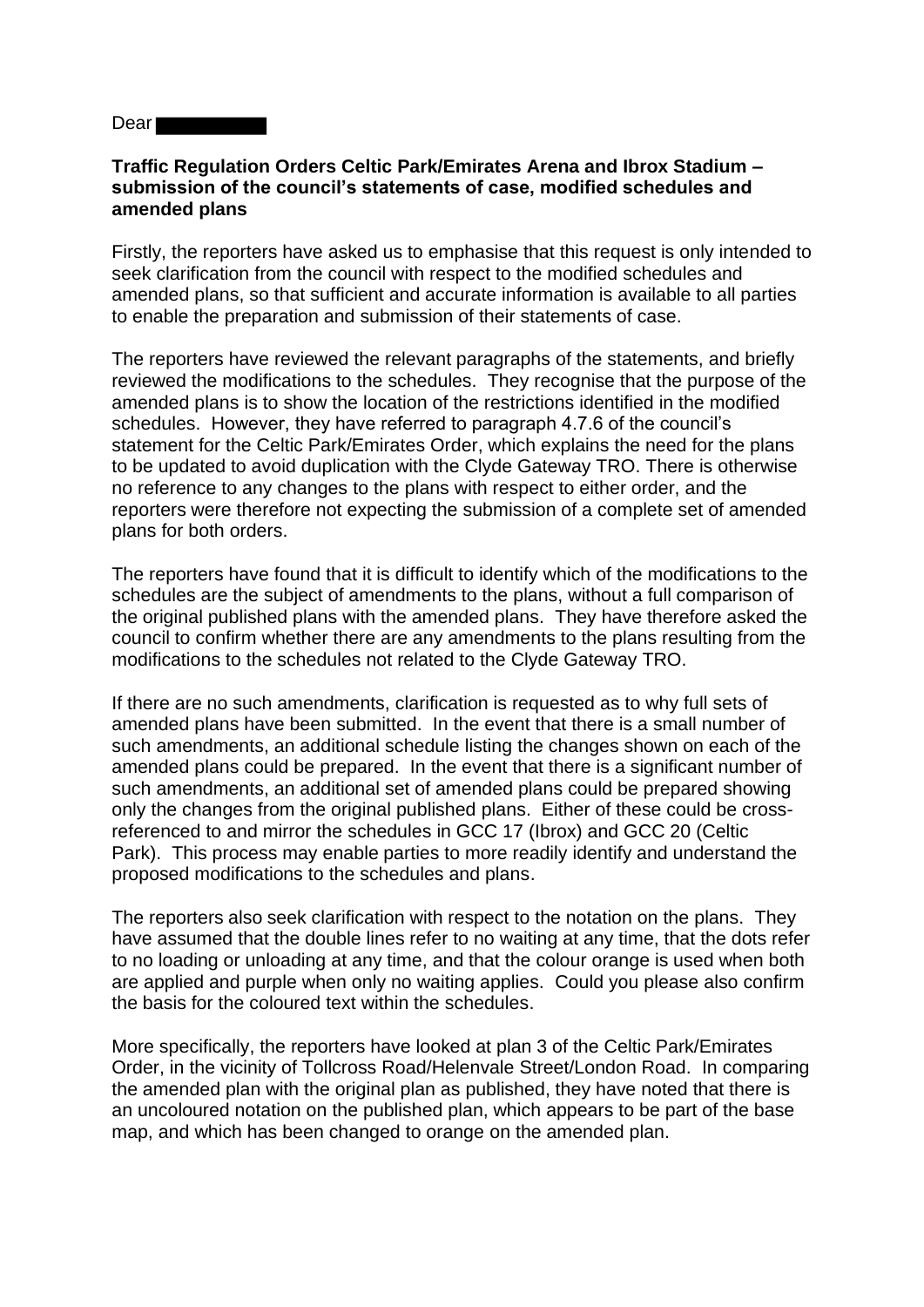They have also noted that under Schedule 2 there is only one entry for Helenvale Street, which refers to 10m on the east and west side of the street northwards from London Road. On the plan there are only dots on the west side, and on the east side there is a double line and dots, but the reporters cannot understand (from the schedule) why there would be any such difference. There is a double line and dots (orange) notation on both the west and east side of Helenvale Street southwards from Tollcross Road, but this is not referred to in Schedule.2. There is no reference to Tollcross Road, Ewing Place or St Michael's Place in Schedule 2, even though there are no waiting and no loading or unloading restrictions shown on the amended plan.

The reporters would be grateful for clarification on the above matters. In addition, if there are changes shown on the amended plans (beyond those required in relation to the Clyde Gateway TRO), the council's further thoughts on providing an additional schedule or set of plans, as referred to above, would be appreciated. The reporters will then further consider this matter.

Yours sincerely,

### Programme Officer Team

Celtic Park and Emirates Arena Traffic Regulation Order & Ibrox Stadium Traffic Regulation Order

# **OFFICIAL - SENSITIVE: Operational**

**Glasgow - proud host of the 26th UN Climate Change Conference (COP26) - UK2021.** Please print responsibly and, if you do, recycle appropriately.

#### Disclaimer:

This email is from Glasgow City Council or one of its Arm's Length Organisations (ALEOs). Views expressed in this message do not necessarily reflect those of the council, or ALEO, who will not necessarily be bound by its contents. If you are not the intended recipient of this email (and any attachment), please inform the sender by return email and destroy all copies. Unauthorised access, use, disclosure, storage or copying is not permitted. Please be aware that communication by internet email is not secure as messages can be intercepted and read by someone else. We therefore strongly advise you not to email any information which, if disclosed to someone else, would be likely to cause you distress. If you have an enquiry of this nature then please write to us using the postal system. If you choose to email this information to us there can be no guarantee of privacy. Any email, including its content, may be monitored and used by the council, or ALEO, for reasons of security and for monitoring internal compliance with the office policy on staff use. Email monitoring or blocking software is also used. Please be aware that you have a responsibility to make sure that any email you write or forward is within the bounds of the law. Glasgow City Council, or ALEOs, cannot guarantee that this message or any attachment is virus free or has not been intercepted and amended. You should perform your own virus checks.

**Protective Marking**